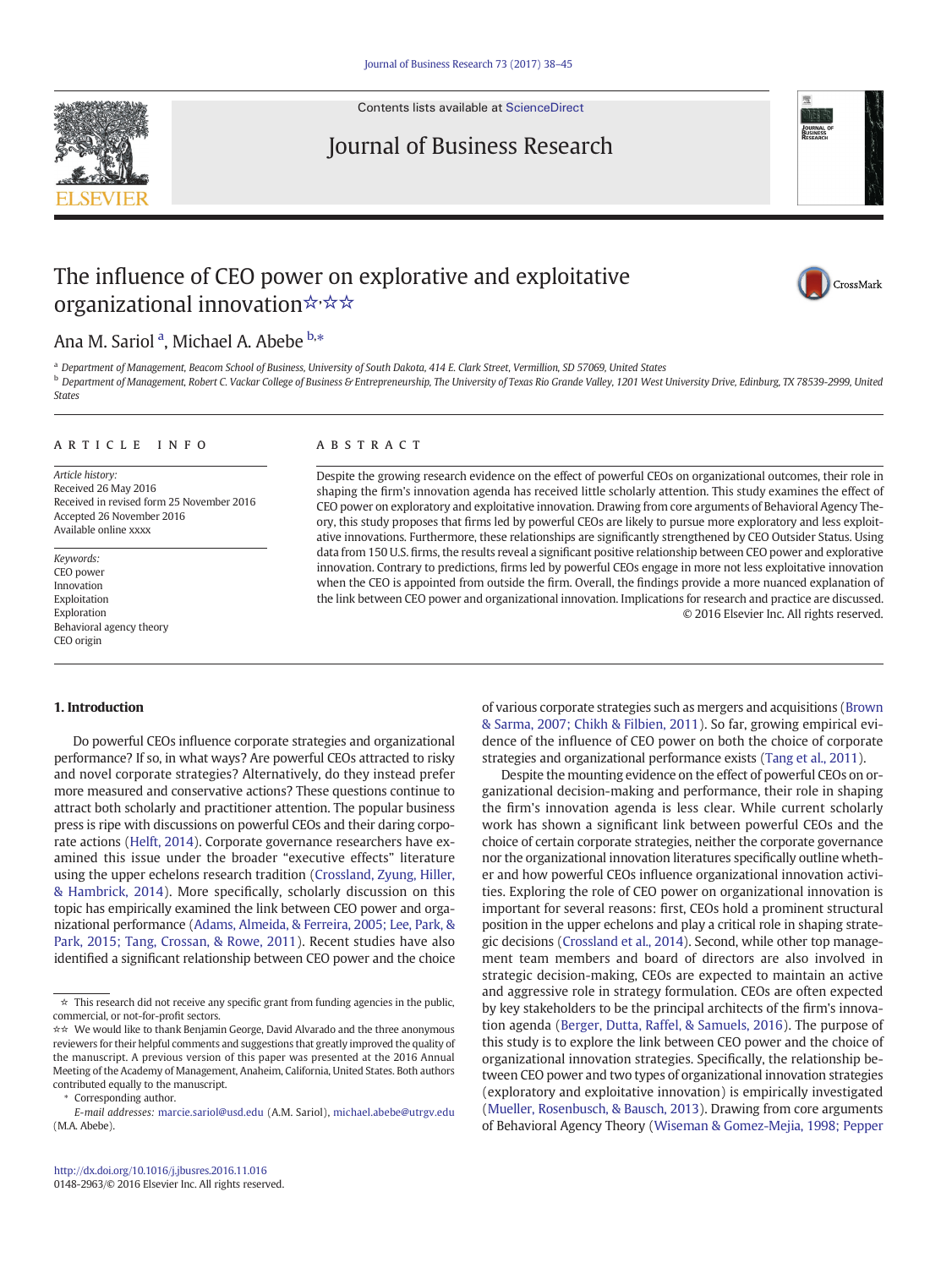[& Gore, 2015\)](#page-7-0), the differential impacts of powerful CEOs on organizational innovation activity is developed and empirically tested to extend the theory's key tenets to innovation research with an emphasis on risktaking tendencies that surround innovation strategies. The current research proposes that firms led by powerful CEOs are more likely to pursue exploratory as opposed to exploitative innovations. Furthermore, this study argues that the link between CEO power and organizational innovation strategies is significantly strengthened when the CEO was recruited from outsider of the firm.

This study makes a number of contributions to the on-going scholarly research on the role of strategic leadership and firm innovation. First, this study improves scholarly understanding of the role these key leaders play in shaping the firm's innovation agenda. Surprisingly, relatively little is known on how powerful CEOs impact organizational innovation ([Berger et al., 2016\)](#page-6-0). Second, this study contributes to research on strategic leadership and executive succession by highlighting the important role of CEO outsider/insider status in shaping the choice of organizational innovation strategies. Specifically, drawing from insights from behavioral agency theory and strategic leadership literature, the current study explores how the risk-taking tendencies of outsider CEOs might influence the choice of organizational innovation strategies. In doing so, this research extends the current work in corporate governance [\(Karaevli, 2007](#page-7-0)) and human capital transfer ([Hamori & Koyuncu,](#page-7-0) [2015](#page-7-0)) literatures by exploring the implications of executive succession on organizational innovation. Additionally, this work provides practical insights on how the executive succession and selection process might be considered in developing the firm's innovation agenda. In the following section, the major findings on CEO power and organizational outcomes as well as executive determinants of organizational innovation are reviewed.

#### 2. Theory and hypothesis development

#### 2.1. Executive predictors of organizational innovation

Innovation is pertinent to firms as a strategic tool used to strengthen their competitive position ([Crossan & Apaydin, 2010](#page-7-0)). This study adopts [Damanpour \(1991\)](#page-7-0)'s definition of innovation as: "innovation is a means of changing an organization, whether as a response to changes in its internal or external environment or as a preemptive action taken to influence an environment" (p. 556). Consistent with previous studies (e.g. [He & Wong, 2004; Jansen, Van Den Bosch, & Volberda, 2006\)](#page-7-0), innovation is classified as either explorative or exploitative.<sup>1</sup> This classification addresses whether the innovation speaks to the needs of existing customers (i.e. exploitative) or whether the innovation is designed for completely new target markets (i.e. explorative) [\(Benner & Tushman,](#page-6-0) [2003](#page-6-0)). Products that require a departure from existing products or activities are those that result from new knowledge and hence considered explorative ([March, 1991; Levinthal & March, 1993\)](#page-7-0). Exploratory activities are captured by "terms such as search, variation, risk taking, experimentation, play, flexibility, discovery, and innovation" ([March, 1991,](#page-7-0) p. 71). In contrast, products that meet the needs of existing customers and result from present knowledge are exploitative by nature [\(March, 1991;](#page-7-0) [Levinthal & March, 1993](#page-7-0)). Exploitative activities are captured by "terms such as refinement, choice, production, efficiency, selection, implementation, and execution" ([March, 1991,](#page-7-0) p. 71). These two activities draw upon unique resources and processes thereby producing different outputs that in turn, differentially impact firm performance [\(O'Reilly &](#page-7-0) [Tushman, 2013](#page-7-0)).

Because of the differences in expected outcomes, research argues that exploration and exploitation do not carry the same levels of risk and consequently, require different investments ([He & Wong, 2004](#page-7-0)). Considering the ex-ante risk of each type of innovation allows for better assessment of the risk threshold executives perceive as allowable in their strategic decisions given their level of power. That said, explorative innovations are characterized as riskier than exploitative innovations due to their outcome's uncertainty. Consistent with the innovation and organizational learning literature, firms that engage in both exploration and exploitation are more likely to ensure optimal firm  $performance<sup>2</sup>$  [\(O'Reilly & Tushman, 2013](#page-7-0)). Firms that solely focus on either exploration or exploitation risk not being able to adapt to environmental changes [\(O'Reilly & Tushman, 2013](#page-7-0)). As such, a firm's long-term survival depends on its ability to "engage in enough exploitation to ensure the organization's current viability and to engage in enough exploration to ensure future viability" [\(Levinthal & March, 1993,](#page-7-0) p. 105). However, powerful executives tend to disproportionately focus organizational effort on specific strategies they believe will provide the greatest chance for creating a sustainable competitive advantage and high performance [\(Jansen et al., 2006](#page-7-0)). Research supports the notion that executives significantly influence strategic decisions and by extension, organizational outcomes [\(Tang, Li, & Yang, 2015](#page-7-0)). Furthermore, research also shows that individual differences may bear more influence on approaches to innovation than do other predictors such as organizational and environmental factors [\(Damanpour & Schneider, 2006\)](#page-7-0). Such studies look at executives' demographic characteristics as well as attitudes toward innovation ([Damanpour & Schneider, 2006; Abebe &](#page-7-0) [Angriawan, 2014\)](#page-7-0).

#### 2.2. CEO power and organizational outcomes

Executives have been shown to directly shape various organizational outcomes in important ways ([Finkelstein, Hambrick, & Cannella, 2009](#page-7-0)). Variations in firm outcomes are the direct result of the strategic choices made by executives with varying career experiences, trainings and networks [\(Finkelstein et al., 2009](#page-7-0)). Among top executives, the CEO occupies a position of unique influence over firm processes and outcomes, which in turn dictate the firm's likelihood for success [\(Combs, Ketchen, Perryman, & Donahue, 2007\)](#page-7-0). CEOs have a great deal of discretion in their strategic choices and subsequent decisionmaking because of their power. Power, here, is defined as the "capacity of individual actors to exert their will" ([Finkelstein, 1992,](#page-7-0) p. 506) as a means of pursing his/her goals. [Finkelstein \(1992\)](#page-7-0) proposed four dimensions of CEO power: structural, ownership, expert, and prestige power. Structural power pertains to the positional influence relating to the formal organizational structure of the firm. Ownership power accumulates to CEOs who maintain ownership within the firm and is further indicated by the individual's ability to act on behalf of both management and shareholders alike ([Ting, 2013](#page-7-0)). Expert power accrues to CEOs who are able to effectively manage the firm's uncertainty in the external environment through their experience and relevant expertise [\(Hamori & Koyuncu, 2015](#page-7-0)). Lastly, prestige power stems from the CEO's reputation within the market that shapes the perceptions others hold of him/her. CEO power is exercised across a wide range of strategic decisions that differentially impact organizational outcomes [\(Adams et](#page-6-0) [al., 2005](#page-6-0)). In the next section, the role of CEO power in shaping the firm's innovation agenda is discussed.

 $1$  The term innovation has been conceptualized in various ways including the classic Schumpeterian view of innovation as creative destruction [\(Schumpeter, 1934\)](#page-7-0) as well as recent conceptualizations as incremental vs. radical, process vs. product ([Damanpour,](#page-7-0) [1991; Crossan & Apaydin, 2010\)](#page-7-0). However, the current conceptualization of innovation as exploratory and exploitative innovation has also been extensively employed in the innovation and corporate governance literatures. This approach was chosen to help address the specific research questions.

 $2$  While significant scholarly work points to the strategic benefit of ambidexterity, an extensive empirical work has also shown that firms don't always seek ambidexterity and that some firms under-or over-emphasize exploitation or exploration innovation depending on the organizational attributes and the level of uncertainty and technological complexity of their competitive environment [\(Junni, Sarala, Taras, & Tarba, 2013; O'Reilly](#page-7-0) [& Tushman, 2013](#page-7-0)). The contingency conditions for ambidexterity are not explored given the scope of the present research.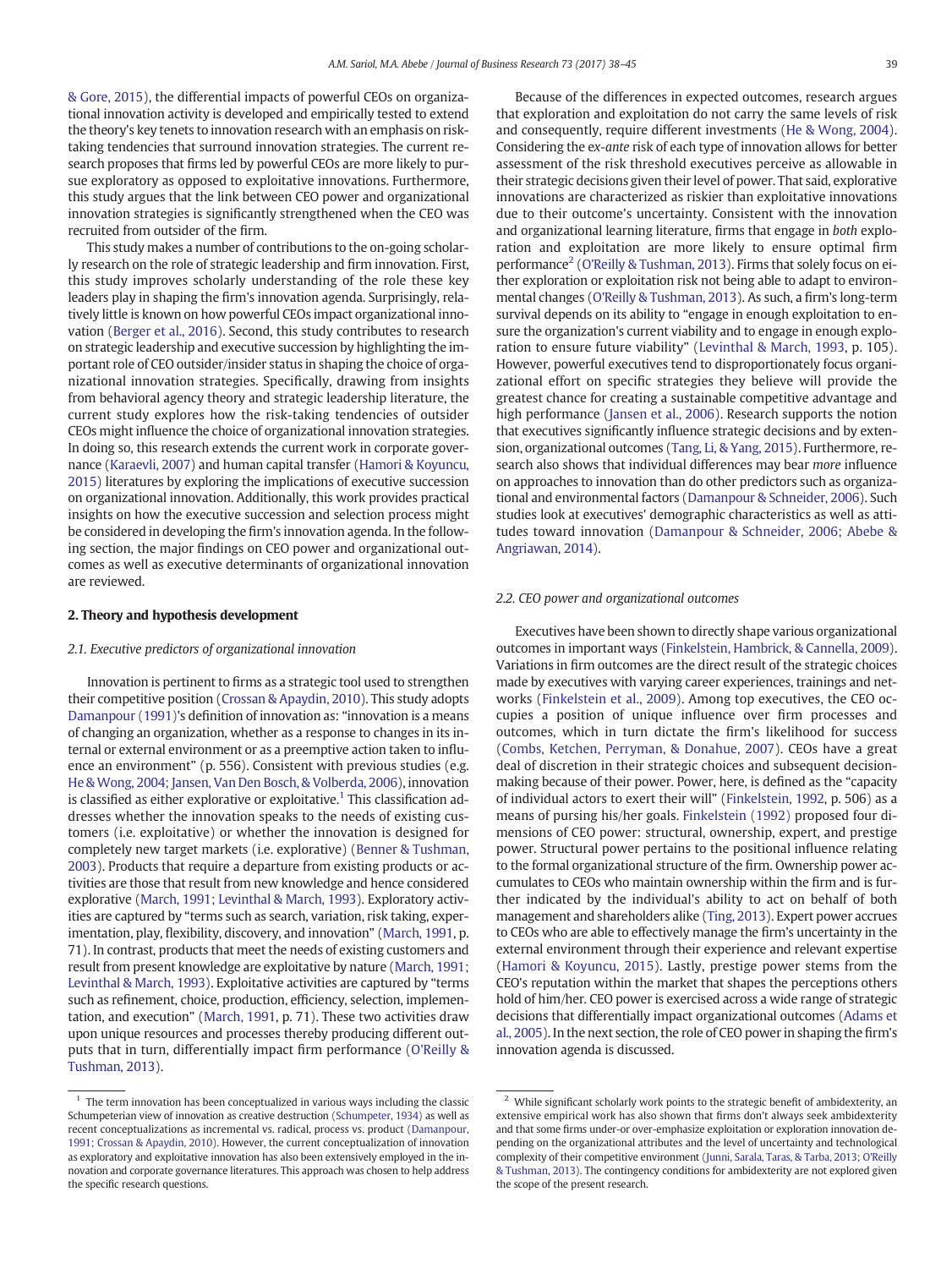<span id="page-2-0"></span>2.3. CEO power and explorative organizational innovation - a behavioral agency theory perspective

The Behavioral Agency Theory (BAT), first proposed by [Wiseman](#page-7-0) [and Gomez-Mejia \(1998\)](#page-7-0), has been extensively used to explain executive risk preferences and associated organizational outcomes ([Wu &](#page-7-0) [Tu, 2007; Martin, Gomez-Mejia, & Wiseman, 2013\)](#page-7-0). According to the central tenets of this theory, executives risk preferences significantly vary depending on the specific monitoring context they face. Unlike the classic agency theory ([Jensen & Meckling, 1976; Eisenhardt, 1989](#page-7-0)) arguments, the proponents of BAT describe executive decision-makers as both risk-seekers and risk averse based on insights from prospect theory predictions ([Kahneman & Tversky, 1979](#page-7-0)). This theory suggests that the firm's performance history significantly influences the way an organizational problem is framed (i.e. problem-framing) which in turn affects risk-taking behavior with positively framed problems eliciting less risk-taking while negatively framed problems lead to more aggressive risk-taking. In essence, BAT extends the classic agency theory predictions by viewing executives as risk-takers when confronted with negatively framed organizational problems and risk-averse in conditions of positively framed organizational problems with high perceived losses.

A number of insights can be drawn from BAT's theoretical arguments in the context of organizational innovation. First, BAT arguments are particularly relevant in the study of organizational innovation since innovation activities carry inherent risks with exploratory innovations considered to create a higher level of risk than exploitative innovations [\(Uotila, Maula, Keil, & Zahra, 2009](#page-7-0)). Specifically, insights from BAT suggest that executives' decisions to invest resources either in exploratory or exploitative innovation will be driven by their assessment of the relative risk involved and the extent to which they carry risk-bearing responsibility for these decisions. Second, by virtue of their status, powerful CEOs are particularly impacted by such resource allocation decisions because a disproportionate emphasis on either explorative or exploitative innovation will have a substantial consequence to not only minimizing their employment risk but also sustaining their status as powerful actors in the organization. Past research has shown that explorative innovation is associated with both high risk and high reward for firms [\(Jansen et al., 2006](#page-7-0)). Explorative innovations bring novelty to the firm's product portfolio and market presence by expanding the scope of its product offerings and the associated target markets. Exploratory innovations are radical and thus require firms to acquire new knowledge to develop new products in order to meet the demands of new customers [\(Benner & Tushman, 2003](#page-6-0)) that leave the firm facing high uncertainty about the probability of success ([Jansen et al., 2006](#page-7-0)). The current study contends that powerful CEOs are more likely to pursue exploratory innovations for several reasons. First, powerful CEOs are concerned with maintaining their status as powerful actors in terms of shaping the organization's direction. Powerful CEOs are more likely to view explorative innovations as "loss aversion" strategic  $decisions<sup>3</sup>$  that help minimize the loss of their wealth despite the fact that such types of innovation carry a high level of uncertainty and risk in their payoffs. Exploratory innovations provide powerful CEOs with the greatest opportunity to not only preserve their wealth, but also enhance their employment security and social status ([Lewellyn & Muller-](#page-7-0)[Kahle, 2012](#page-7-0)). Second, exploratory innovations serve to substantially expand the firm's current product-market portfolio and size. Accordingly, leading a larger, more complex and highly diversified firm could potentially contribute to the CEO's power and influence over the firm and its

stakeholders. This "empire-building" argument has been extensively documented in the corporate governance literature [\(Baker, Dutta,](#page-6-0) [Saadi, & Zhu, 2012](#page-6-0)). The above arguments collectively suggest that powerful CEOs are more inclined to pursue exploratory innovation. As such, the following hypothesis is presented:

H 1. CEO Power is positively related to Explorative Organizational Innovation.

#### 2.4. CEO power and exploitative organizational innovation

Exploitative innovations primarily provide firms with incremental innovation opportunities. Such innovation types are often associated with extending the current product-market portfolio and market presence by launching new generation products and services as well as expanding the firm's presence to serve the needs of a new target market that is significantly related to the firm's current target market. Exploitative innovations focus on enhancing the efficiency and productivity of current product offerings and creating ways of better serving the needs of current and related target markets ([Jansen et al., 2006;](#page-7-0) [Mueller et al., 2013](#page-7-0)). The types of innovation distinguished result in easily discernable outcomes that CEOs choose. In other words, a CEO who pursues (or does not pursue) more exploitative innovation does so in a conscious effort to produce different outcomes than those of explorative innovation ([Visser & Faems, 2015](#page-7-0)). This decision compels the CEO to face a trade-off between the two activities because of limited resources ([March, 1991](#page-7-0)).

This study contends that powerful CEOs are less likely to pursue exploitative innovation. Drawing from BAT theoretical insights, this study also argues that exploitative innovations are viewed by executives (in this case powerful CEOs) as essentially incremental steps that lack significant gains (expected values). Unlike explorative innovations, exploitative innovations do not produce outcomes that can expand or solidify executive power in meaningful ways. While continuously improving the efficiency and productivity of the firm's current products and services is an important part of CEOs' responsibility ([Lubatkin,](#page-7-0) [Simsek, Ling, & Veiga, 2006; Visser & Faems, 2015\)](#page-7-0), this research argues that disproportionately allocating more resources to such types of innovations may not be appealing to powerful CEOs. Such innovations, from an executive decision-makers' perspective, have limited payoffs and therefore do not provide big gains and protection against loss. Accordingly, powerful CEOs are less likely to see important value in pursuing such types of innovations aggressively since doing so does not extend their personal wealth and power in significant ways. This study argues that, to the extent that a CEO's power is derived from expanding the scope and presence of the firm's product-market, powerful CEOs are less likely to aggressively pursue exploitative innovations. The above arguments lead to the following hypothesis:

H 2. CEO Power is negatively related to Exploitative Organizational Innovation.

#### 2.5. The moderating role of CEO outsider status

In examining how powerful CEOs influence a firm's innovation agenda, it's important to additionally consider CEO origin (i.e. insider versus outsider). This distinction is pivotal given that successor origin affects the firm's ability to adapt resulting in different organizational outcomes [\(Chung & Luo, 2013](#page-7-0)). Specifically, this study seeks to understand how firms led by outside CEOs (CEOs hired from outside the firm) differ in their decision making from firms led by inside CEOs (CEOs promoted from within the firm). This distinction has drawn vast amounts of scholarly attention because of the differences in experience, knowledge, skill, access to resources each type of CEO brings with him/her [\(Chung & Luo, 2013](#page-7-0)). Research supports these differences

 $^3\,$  The Behavioral Agency Theory (BAT) proponents distinguish between loss aversion and risk aversion. For BAT scholars, loss aversion "a preference for riskier actions to avoid an anticipated loss altogether over less risky options to merely minimize the loss" ([Wiseman & Gomez-Mejia, 1998](#page-7-0), p. 135). Risk aversion on the other hand points to mangers preference to a course of action with the highest expected value and manageable level of risk exposure.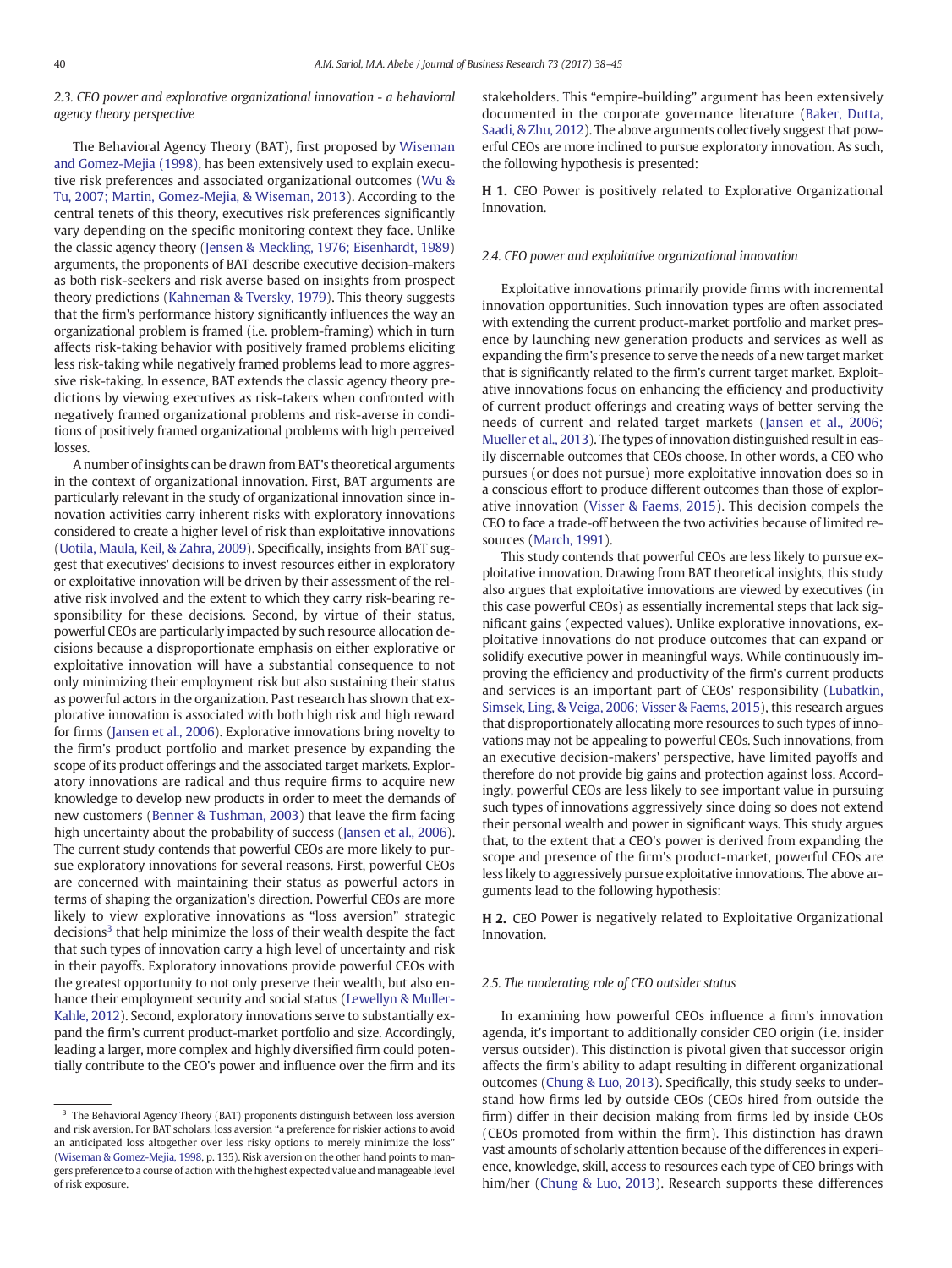<span id="page-3-0"></span>noting that outside successors generally bring with them 'new' ideas and a fresh outlook while inside successors generally possess firm-specific knowledge they have amassed as a result of their experience within the firm [\(Chung & Luo, 2013](#page-7-0)). Thus, the origin of the CEO may influence a firm's innovation activities.

Past research suggests that firms are more likely to select outside successors when change is needed ([Zhang & Rajagopalan, 2010\)](#page-7-0) because these CEOs are expected to pursue new or different strategies [\(Hambrick & Finkelstein, 1987](#page-7-0)). In examining the differences between outsider and insider CEOs, [Zhang and Rajagopalan \(2010\)](#page-7-0) demonstrate that the relationship between the level of strategic change and the firm's performance differs between firms led by inside and outside CEOs. Particularly, they find that firms led by outside CEOs have more pronounced levels of strategic change. [Zhang and Rajagopalan \(2010\)](#page-7-0) further note that outside CEOs, because of their limited understanding of the firm's existing resources and constraints, will often stray from rather than build upon the firm's existing capabilities. This finding suggests that outside CEOs are more apt to pursue exploratory innovation than exploitative innovation because exploratory innovations depart from the firm's existing products requiring new knowledge while exploitative innovations cater to the needs of the firm's existing customers and result from present knowledge ([March, 1991; Levinthal & March,](#page-7-0) [1993\)](#page-7-0). Furthermore, because outside CEOs possess knowledge that is 'new' to a firm, they are more likely aware of the associated risks of losing market share to competitors if new products are not introduced. Given the above differences in outsider and insider CEOs, the current study suggests that powerful CEOs with outsider status will engage in more exploratory innovations and less exploitative innovations such that the relationship between CEO power and organizational innovation is strengthened when the CEO is hired externally. As such, the following hypotheses are presented:

H3. CEO Outsider Status positively moderates the relationship between CEO Power and Explorative Organizational Innovation.

H4. CEO Outsider Status positively moderates the relationship between CEO Power and Exploitative Organizational Innovation.

#### 3. Methods

#### 3.1. Sample and data sources

The sample was drawn from the Fortune 500 and Standard and Poor 500′s indices. These indices were used because they contain a wide range of industries with large firms that are characterized by substantial variation in the strategies they pursue. Further, large firms, tend to be more innovative because of their capacity and resources to invest in innovation. Given the dependent variable (new product introductions), however, only manufacturing firms (SIC code 20–39) were considered. After eliminating duplicates, the final sample consisted of 220 firms that were at least 5 years of age at the onset of the sampling window (2006– 2013). Firms that were at least five years of age were focused on to ensure that both exploratory and exploitative innovation were likely to be pursued. Each of the 220 firm's CEOs during the time period was examined. Firms were eliminated if they had  $>$  2 CEOs during this time period resulting in 46 eliminations. Next, 24 firms were eliminated because of missing control variable data resulting in a final sample of 150 firms. The average firm in the sample is 70.6 years old  $(SD = 41.94)$  and has 34, 768 employees (SD = 44, 223). The financial data such as R&D intensity and industry sales were collected from Compustat and Mergent Online databases. From these reports, CEO and Board of Directors information was extracted. New product introduction data were obtained from Lexis Nexis Academic Universe, which contains a vast collection of business news and press release information for various business organizations ([Li, Maggitti, Smith, Tesluk, & Katila, 2013](#page-7-0)). Each firm's history report was extracted which provides detailed information about the

product released during the sampling window. The latter information allowed the coders to decipher whether the new product was exploratory or exploitative relative to each firm.

#### 3.2. Measures

#### 3.2.1. Dependent variable

The dependent variables include the degree of exploitative and explorative innovations. The degree of exploitative and explorative innovation was measured by counting the number of exploitative New Product Introductions (NPIs) and explorative New Product Introductions for each sample firm during the sampling window (2006–2013). In order to determine the count of exploitative and explorative NPIs, three steps were followed: first, Lexis-Nexis Academic Universe was searched for all new product introduction announcements and firm history reports for sample firms between 2006 and 2013. Second, each NPI announcement was reviewed to ensure that the announcement was not redundant. Additionally, each announcement was examined to ensure that each announcement is indeed an NPI launch and not an announcement of a plan for NPI. Finally, two independent coders categorized each NPI announcement into either exploratory or exploitative NPI. To qualify as an exploitative NPI, the announcement must be an upgrade or extension of the firm's current product line or a new product line including additional features that use similar technology (e.g. next generation of a drug, similar product with upgraded features and similar product introduced for new geographic markets). Conversely, an announcement was coded exploratory NPI if the NPI is outside of firm's existing core market that extends current product offerings. The inter-rater reliability for the two coders was 89.09% for exploratory NPIs (Cohen's Kappa = 0.204,  $p < 0.05$ ) and 88.74% (Cohen's Kappa = 0.752,  $p < 0.01$ ) for exploitative NPIs. Any difference between coders was resolved by discussion and review of individual announcements.

#### 3.2.2. Independent variable

CEO Power has been operationalized as a multi-dimensional variable comprising of various sources of executive power including structural, ownership, expert and prestige power ([Finkelstein, 1992; Combs et](#page-7-0) [al., 2007](#page-7-0)). In this study, CEO Power is operationalized as the composite measure including ownership power (CEO founder status), structural power (CEO duality) and expert power (CEO tenure) [\(Tang et al.,](#page-7-0) [2011\)](#page-7-0). While the original measure of CEO Power as proposed by [Finkelstein \(1992\)](#page-7-0) also includes prestige power, subsequent empirical work has noted that this dimension of power is a less effective predictor of executive effects in organization [\(Combs et al., 2007; Tang et al.,](#page-7-0) [2011](#page-7-0)). CEO founder status is operationalized as a binary variable with a value of "1" if the CEO is a founder or co-founder of the firm and "0" otherwise. CEO duality is also operationalized as a binary variable with a value of "1" if the CEO also serves as a chairperson of the board of directors and "0" otherwise. CEO tenure is operationalized by counting the number of years the sample firm's CEO has been in his/her position during the sampling period. Data for each of the dimensions of CEO power was collected for the period 2006–2013. The final CEO Power composite measure was constructed by first standardizing each dimension and summing to come up with the final variable.

CEO Outsider Status is the study's moderator variable. This variable was operationalized as a binary variable with a value of "1" if the CEO was hired from outside of the firm and "0" if the CEO was promoted from within the firm. This variable was measured during 2006–2013.

#### 3.2.3. Control variables

Controls include seven total variables that have been show to influence firm innovation activity including governance (CEO Replacement, Board Size), organizational (Firm Size, Firm Age, Organizational Slack and R&D Intensity) and industry (Industry Sales) predictors. CEO Replacement refers to whether a CEO replacement took place during the sampling window (2006–2013) and was coded "1" if CEO replacement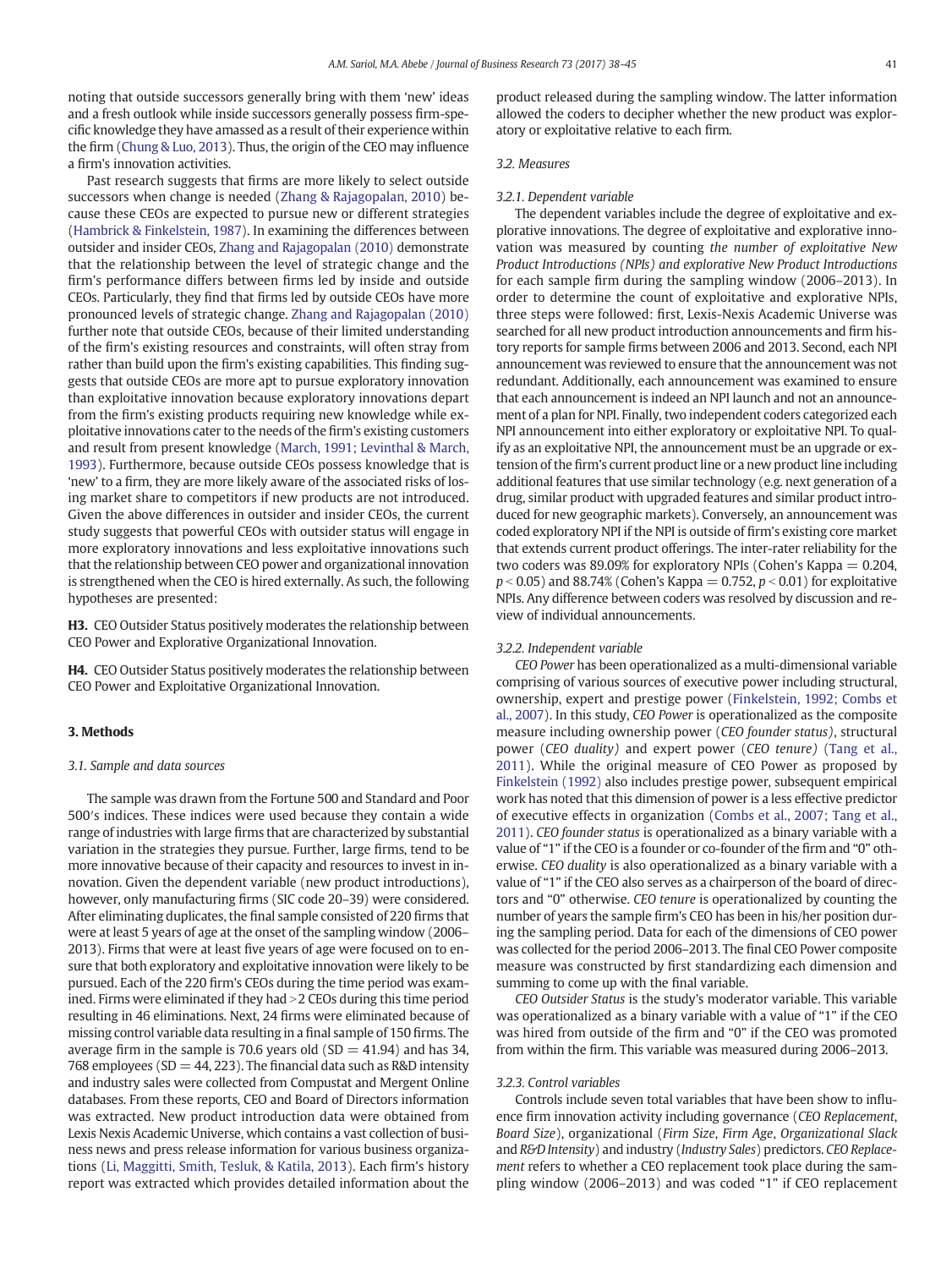occurred during this period and "0" otherwise. Board Size was measured as the total number of directors on the board for the 2004–2005 period. Firm Size was calculated as the average number of employees for each firm for the 2004–2005 period. This variable was log-transformed as the distribution was skewed. Firm Age was calculated as the number of years since the sample firm was incorporated with 2013 as being the cut-off year. Organizational Slack was operationalized using Debt/ Equity ratio for the 2004–2005 period. R&D Intensity is measured as the ratio of R&D expenditures to total sales. Finally, Industry Sales was measured for the period 2004–2005.

Given that the new product introduction variable is over-dispersed, negative binomial regression with maximum likelihood estimation was used to test the study's predictions [\(Li et al., 2013](#page-7-0)). As the study's independent variable, CEO Power is composed of dimensions such as CEO Elite Education and CEO Founder Status are time invariant, the choice of fixed effect estimation will not be appropriate. Furthermore, the Hausman test was not significant suggesting that fixed effect estimation is not appropriate for the model. Accordingly, a population-averaged random effect negative binomial regression was used in the analysis [\(Hillman, Shropshire, & Cannella, 2007](#page-7-0)).

### 4. Results

Table 1 below presents the means, standard deviation and correlations of study's variables. A number of significant correlations among the study's variables present. Explorative innovation is positively correlated to CEO Power ( $r = 0.09$ ,  $p < 0.05$ ). CEO power is negatively related to Firm Age ( $r = -0.13$ ,  $p < 0.01$ ), Firm Size ( $r = -0.24$ ,  $p < 0.01$ ), CEO Replacement ( $r = -0.18$ ,  $p < 0.01$ ), R&D Intensity ( $r = -0.04$ ,  $p < 0.05$ ), Organization Slack ( $r = -0.09$ ,  $p < 0.01$ ). Interestingly, CEO Power is positively related to Board Size ( $r = 0.05$ ,  $p < 0.05$ ).

[Hypothesis 1](#page-2-0) proposes that CEO Power is positively related to Explorative Organizational Innovation. [Table 2](#page-5-0) presents the results of the panel random effects negative binomial regression analysis. As can be seen in Model 2 of [Table 2,](#page-5-0) the coefficient for CEO Power predicting Explorative Organizational Innovation is indeed significant ( $B = 0.295$ ,  $p < 0.01$ ). Accordingly, CEO Power is found to be a statistically significant predictor of explorative organizational innovation. Hence, [Hypothesis 1](#page-2-0) is supported. [Hypothesis 2](#page-2-0) proposes that CEO Power is negatively related to exploitative organizational innovation. The results in Model 2 of [Table 2](#page-5-0) do not provide a statistically significant coefficient  $(B = -0.017, n.s.).$  Accordingly, CEO Power is not found to be a significant predictor of Exploitative Organizational Innovation. Hence, [Hypothesis 2](#page-2-0) is not supported.

[Hypothesis 3](#page-3-0) proposes that CEO Outsider Status positively moderates the relationship between CEO Power and explorative organizational innovation. [Table 3](#page-5-0) below presents the results of the data analysis. As

| Table 1                                     |  |
|---------------------------------------------|--|
| Means, standard deviation and correlations. |  |

can be seen from Model 2 of [Table 3](#page-5-0), the cross product (interaction) term is not statistically significant ( $B = -1.313$ , n.s.). Accordingly, CEO Outsider Status is not found to be a significant moderator of the relationship between CEO Power and explorative organizational innovation. Hence, [Hypothesis 3](#page-3-0) is not supported. Finally, [Hypothesis 4](#page-3-0) proposes that CEO Outsider Status positively moderates the relationship between CEO Power and Exploitative Organizational Innovation.

The results in Model 2 of [Table 3](#page-5-0) indicate a statistically significant and positive coefficient for the cross product (interaction) term  $(B =$ 0.259,  $p < 0.01$ ). [Fig. 1](#page-6-0) below shows the interaction plot for the moderating effect of CEO Outsider Status on the relationship between CEO Power and exploitative organizational innovation. The interaction plot shows that CEO Power will lead to more exploitative organizational innovation when the CEO is hired from outside the firm. The significant but positive regression coefficient along with the interaction plot indicates that the inclusion of the moderator variable (CEO Outsider Status) significantly alters the direction of the relationship between CEO Power and Exploitative Organizational Innovation. Hence, [Hypothesis 4](#page-3-0) is not supported.

### 5. Discussion and implications

This study sought to answer two primary research questions: Does a significant relationship between CEO power and organizational innovation activities exist? And how does CEO Outsider Status influence this relationship? Specifically, this research argues that firms led by powerful CEOs are more likely to pursue more exploratory innovations and less exploitative innovations. The theoretical development argues that the link between CEO Power and organizational innovation activities is significantly moderated by the CEO's Outsider Status (whether or not the CEO is appointed from outside of the firm).

The results of the empirical analysis provide support for the argument that CEO Power is positively related to the degree of explorative organizational innovation. This finding suggests that firms led by powerful CEOs tend to aggressively emphasize explorative organizational innovations as measured in the announcements of new product introductions. This finding is consistent with the overall theoretical argument that, if not monitored, powerful CEOs tend to pursue risky corporate decisions including more risky explorative innovation. Contrary to the predictions, a significant negative relationship between CEO Power and Exploitative Organizational Innovation does not exist. In addition to testing the baseline predictions on the relationship between exploitative and explorative organizational innovation, the current research also empirically examines whether CEO Outsider Status significantly influences the strength and direction of these relationships. The findings did not support the argument that firms led by powerful CEOs pursue more explorative organizational innovation if the CEO is

|    | Variables                       | Mean      | <b>SD</b> |            |            |                      | 4          |            | 6          |            | 8       | 9        | 10   | 11 |
|----|---------------------------------|-----------|-----------|------------|------------|----------------------|------------|------------|------------|------------|---------|----------|------|----|
|    | Firm Age                        | 70.6      | 41.94     |            |            |                      |            |            |            |            |         |          |      |    |
|    | Firm Size <sup>b</sup>          | 34, 768   | 44.223    | $0.40***$  |            |                      |            |            |            |            |         |          |      |    |
|    | CEO Replacement                 | 0.58      | 0.49      | $0.14***$  | $-0.02$    |                      |            |            |            |            |         |          |      |    |
| 4  | Board Size                      | 9.38      | 3.73      | $0.19***$  | $0.28***$  | $-0.08***$           |            |            |            |            |         |          |      |    |
| 5  | R&D Intensity <sup>a</sup>      | 10.52     | 1.85      | $0.06***$  | 0.02       | $0.06***$            | $-0.21***$ |            |            |            |         |          |      |    |
| 6  | <b>Industry Sales</b>           | 13,550.53 | 29.865.74 | $0.23***$  | $0.44***$  | $-0.09***$           | $0.16***$  | $-0.01$    |            |            |         |          |      |    |
|    | Organization Slack <sup>a</sup> | $-1.06$   | 1.57      | $0.17***$  | $0.14***$  | $0.10***$            | $0.19***$  | $0.09***$  | 0.01       |            |         |          |      |    |
| 8  | <b>CEO Outsider Status</b>      | 0.181     | 0.385     | $-0.06$    | $-0.09***$ | $-0.09**$            | $-0.02$    | $-0.04$    | $-0.01$    | $-0.02$    |         |          |      |    |
| 9  | <b>CEO</b> Power                | 0.018     | 2.60      | $-0.13***$ | $-0.24***$ | $-0.18***$           | $0.05***$  | $-0.04***$ | $-0.04***$ | $-0.09***$ | $-0.06$ |          |      |    |
| 10 | <b>Exploitative NPI</b>         | 1.21      | 3.74      | 0.01       | 0.03       | 0.04                 | $-0.06$    | $-0.01$    | 0.006      | $-0.06$    | $-0.02$ | $-0.02$  |      |    |
| 11 | <b>Explorative NPI</b>          | 0.05      | 2.60      | 0.03       | 0.05       | $-0.08$ <sup>*</sup> | 0.004      | $-0.012$   | 0.012      | $-0.01$    | $-0.05$ | $0.09**$ | 0.03 |    |

<sup>a</sup> Log-transformed.

Number of employees.

 $p < 0.10$ .

\*\*  $p < 0.05$ .

\*\*\*  $p < 0.01$ .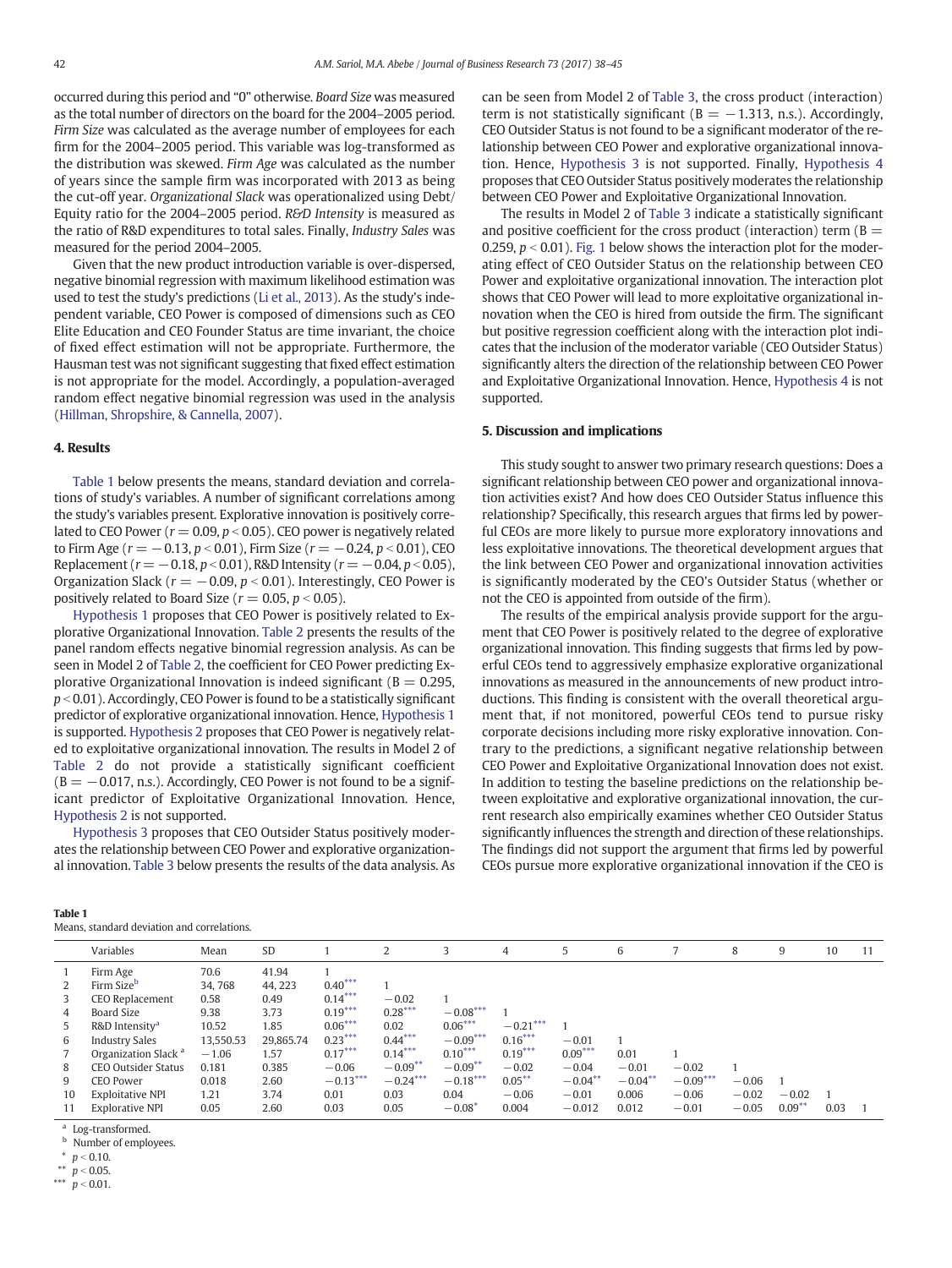#### <span id="page-5-0"></span>Table 2

CEO power and firm innovation intensity-panel negative binomial regression with random effects<sup>a</sup>.

| Variables                                                                                                 | $DV = No$ , of exploitative NPI                                                                                                          |                                                                                                                                                   | $DV = No$ , of explorative NPI                                                                                                        |                                                                                                                                                        |  |
|-----------------------------------------------------------------------------------------------------------|------------------------------------------------------------------------------------------------------------------------------------------|---------------------------------------------------------------------------------------------------------------------------------------------------|---------------------------------------------------------------------------------------------------------------------------------------|--------------------------------------------------------------------------------------------------------------------------------------------------------|--|
|                                                                                                           | Model 1<br>Model 2                                                                                                                       |                                                                                                                                                   | Model 1                                                                                                                               | Model 2                                                                                                                                                |  |
| Constant<br>Firm Age<br>Firm Size<br>Board Size<br>Organization Slack<br>R&D Intensity<br>CEO Replacement | $-0.656(0.344)^*$<br>0.001(0.002)<br>$0.225(0.081)$ ***<br>$-0.0299(0.021)$<br>$-0.137(0.051)$ ***<br>$-1.02(2.01)$<br>$0.359(0.168)$ ** | $-0.647(0.358)^*$<br>0.001(0.002)<br>$0.216(0.083)$ **<br>$-0.027(0.022)$<br>$-0.146(0.052)$ ***<br>$-1.07(2.01)$<br>$0.369(0.171)$ <sup>**</sup> | $-2.614(1.05)$ <sup>**</sup><br>0.009(0.01)<br>0.304(0.249)<br>$-0.092(0.060)$<br>0.045(0.141)<br>$-9.25(5.62)$<br>$-1.60(0.531)$ *** | $-3.362(0.969)$ ***<br>$0.015(0.006)$ **<br>$0.513(0.220)$ **<br>$-0.145(0.058)$ <sup>**</sup><br>0.104(0.127)<br>$-4.15(4.96)$<br>$-1.778(0.533)$ *** |  |
| <b>Industry Sales</b><br>CEO Outsider Status<br>CEO Power<br>Wald chi-square<br>N                         | $-3.55(3.29)$<br>$20.67***$<br>548                                                                                                       | $-3.18(3.19)$<br>$-0.072(0.20)$<br>$-0.017(0.034)$<br>$21.57***$<br>532                                                                           | $-5.76(7.85)$<br>$13.07*$<br>548                                                                                                      | $-6.27(7.58)$<br>$-2.12(1.07)$ <sup>**</sup><br>$0.295(0.079)$ ***<br>$25.16***$<br>532                                                                |  |

NPI = New Product Introductions.

<sup>a</sup> Coefficients are estimated using maximum likelihood in negative binomial regression analysis. Standard errors are in parentheses.

 $p < 0.10$ .

\*\*  $p < 0.05$ .

\*\*\*  $p < 0.01$ .

appointed from outside the firm. The lack of empirical support contradicts past empirical works that show a positive link between CEO compensation (which is a component of power) and innovation activities [\(Wu & Tu, 2007; Lewellyn & Muller-Kahle, 2012\)](#page-7-0). Perhaps the most interesting and unexpected finding in this study pertains to the moderating role of CEO Outsider Status in the relationship between CEO power and exploitative organizational innovation. Contrary to predictions, the results show that firms led by powerful CEOs in fact pursue more Exploitative Organizational Innovation when the CEO is hired from outside of the firm. Past empirical work shows that outsider CEOs pursue more risky corporate strategies (e.g. [Lewellyn & Muller-Kahle, 2012\)](#page-7-0). This finding, however, indicates that CEOs hired from outside of the firm tend to emphasize more Exploitative Organizational Innovations. A number of plausible explanations for this finding exist. For example, one explanation could be that these outsider CEOs are wary of "rocking the boat" too much by introducing extensive strategic change, thereby damaging the performance and standing of the firm. In this instance, they perhaps resort to stabilizing the competitive position and performance of the firm before venturing to more aggressive ventures. Another possible explanation for this surprising finding is that outsider CEOs relate to on-the-job learning. As such, outsider CEOs might be less

inclined to steer the firm away from its competitive focus in substantive ways too soon.

While the Behavioral Agency Theory (BAT) has been used to explain executive risk preferences and organizational outcomes ([Wu & Tu,](#page-7-0) [2007; Martin et al., 2013\)](#page-7-0), also important to mention are different theoretical perspectives that have been recently employed among corporate governance researchers. Scholars have considered an alternative theoretical explanation of CEO Power in the literature that suggests the possibility that CEO Power may in fact lead to lower risk-taking behavior. Recent works in this area have empirically examined the link between CEO Power and overall firm risk-taking behavior (e.g. [Victoravich, Xu, Buslepp, & Grove, 2011\)](#page-7-0). [Victoravich et al. \(2011\)](#page-7-0), for instance, found a significant negative association between CEO Power and firm specific risk in a bank risk-taking context. Such a negative relationship between CEO Power and firm risk-taking in general implies that powerful CEOs might pursue less risky innovation strategies including exploitative new product introductions. The findings strengthen this notion of possible risk aversion and caution researchers against considering powerful CEOs as only risk-seekers.

This study has a number of implications for research. First, by investigating the relationship between CEO Power and organizational

#### Table 3

The moderating effect of CEO outsider status-panel negative binomial regression with random effects<sup>a</sup>.

| Variables                              | $DV = No$ , of exploitative NPI |                               | $DV = No$ , of explorative NPI |                     |  |
|----------------------------------------|---------------------------------|-------------------------------|--------------------------------|---------------------|--|
|                                        | Model 1                         | Model 2                       | Model 3                        | Model 4             |  |
| Constant                               | $-0.661(0.351)^*$               | $-1.59(0.7929)$ <sup>**</sup> | $-3.74(0.998)$ ***             | $-3.96(1.09)$ ***   |  |
| Firm Age                               | 0.001(0.002)                    | $0.007(0.002)$ ***            | $0.015(0.006)$ **              | $0.015(0.006)$ **   |  |
| Firm Size                              | $0.216(0.834)$ **               | $0.290(0.099)$ ***            | $0.513(0.22)$ **               | $0.540(0.22)$ **    |  |
| CEO replacement                        | $0.369(0.171)$ **               | $0.530(0.194)$ ***            | $-1.778(0.533)$ ***            | $-1.78(0.54)$ ***   |  |
| Board Size                             | $-0.027(0.022)$                 | $-0.02(0.02)$                 | $-0.145(0.058)$ **             | $-0.156(0.059)^{*}$ |  |
| Organization Slack                     | $-0.146(0.052)$ ***             | $-0.157(0.052)$ ***           | 0.104(0.128)                   | 0.108(0.126)        |  |
| R&D Intensity                          | $-1.07(2.01)$                   | $-9.63(2.02)$                 | $-4.15(4.96)$                  | $-4.03(4.79)$       |  |
| <b>Industry Sales</b>                  | $-3.18(3.19)$                   | $-3.56(3.21)$                 | $-6.27(7.58)$                  | $-5.51(7.25)$       |  |
| CEO Outsider Status                    | $-0.072(0.20)$                  | $-0.072(0.203)$               | $-2.12(1.07)$ <sup>**</sup>    | $-3.11(2.89)$       |  |
| CEO Power                              | $-0.017(0.034)$                 | 0.011(0.035)                  | $0.296(0.079)$ ***             | 0.081(0.27)         |  |
| CEO Power $\times$ CEO Outsider Status |                                 | $0.259(0.099)$ ***            |                                | $-1.313(1.48)$      |  |
| Wald chi-square                        | $21.57***$                      | 27.85***                      | 25.16                          | 25.95***            |  |
| N                                      | 532                             | 532                           | 532                            | 532                 |  |

 $NPI = New Product Introductions (N = 516).$ 

<sup>a</sup> Coefficients are estimated using maximum likelihood in negative binomial regression analysis. Standard errors are in parentheses.

 $p < 0.10$ .

\*\*  $p < 0.05$ .

\*\*\*  $p < 0.01$ .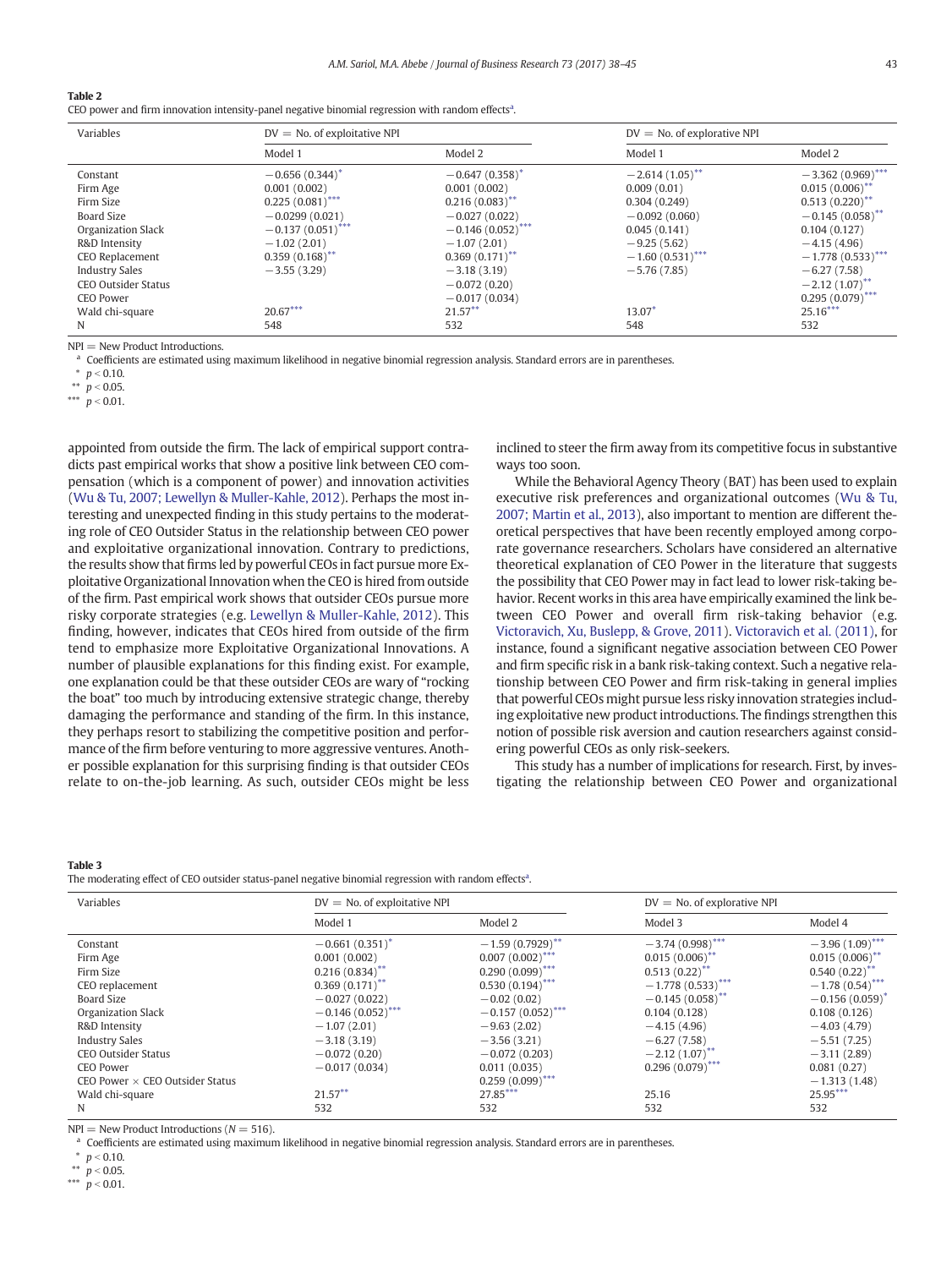<span id="page-6-0"></span>

Fig. 1. CEO outsider status as a moderator of the relationship between CEO Power and exploitative innovation.

innovation activities, this study extends the current understanding of the impact powerful CEOs have on the organizations they lead. As such, the findings of this study improve scholar's understanding by providing empirical evidence on the type of organizational innovations that powerful CEOs are more likely to pursue. Second, this study also illustrates the link between powerful CEOs and their outsider status that influence organizational innovation strategies. The findings also hold practical implications that include monitoring of the firm's current viability and executive succession. The negative relationship between CEO Power and exploitative innovation suggests that powerful CEOs concentrate less on incremental innovations that often improve the firm's existing product offerings. Powerful CEOs who disproportionately allocate more resources to exploratory innovation and less resources to exploitative innovation put the firm at risk of losing current viability while seeking future opportunities. This highlights the important monitoring role board of directors' play in ensuring that decisions made are not at the expense of the firm's shareholders. Put differently, Boards need to ensure that the level of CEO Power matches the firm's innovation agenda to properly secure the firm's current and future viability in the market. The findings also hold implications for firms that have a change mandate (i.e. innovation) and are seeking CEO replacement. These firms must carefully consider how the newly appointed CEO may allocate the firms resources and how such decisions may place the firm at risk based on the incoming CEO's level of power. Boards must therefore carefully determine the level of fit between the desired strategic direction of the firm and the incoming CEO's level of power. Furthermore, the findings of this study also provide insights into the importance of outsider executive succession. Specifically, these findings suggest that firms that hire CEOs from outside of the firm can expect them to be more risk-averse and pursue a rather incremental innovation strategy. Therefore, the findings suggest that firms that seek exploratory innovations should be open to the idea of appointing a new CEO from within the firm.

#### 6. Limitations and future research directions

Despite the significant findings, this study is not without limitations. First, the study's sample size and sampling window are relatively small. While the sample represents large U.S. manufacturing firms, future studies should explore the relationship between CEO Power and organizational innovation using a much larger and more diverse sample in order to enhance the external validity of the findings. Further, the sample window could be expanded to a broad time frame in order to observe a stable relationship over time using a panel data analysis. Second, the operationalization of CEO Power is not comprehensive. While this study adopted a multi-dimensional operationalization of CEO Power including structural, ownership and expert power, some studies have used different measures of CEO Power such as networkbased and executive compensation-based measures that take into account the proportion of CEO's pay to the top five executives (CEO Pay Slices). Future studies in this area could operationalize CEO Power using different approaches to ensure the robustness of the empirical findings. Finally, while this research adopted the number of new product introductions, a widely used measure of organizational innovation, other operationalizations of organizational innovation can be used in future studies. For example, a number of studies have used patent citations and/or R&D intensity as additional measures of organizational innovation. Accordingly, future studies could operationalize organizational innovation both in terms of process (such as R&D intensity) and outcome (such as patent citation, new product introductions).

#### 7. Conclusion

This study proposed that powerful CEOs, given their "empire building" ambitions and higher risk-taking tendencies, will pursue more exploratory and less exploitative innovations. Further, this study argued that these relationships are especially visible if the CEO joined the firm as an outsider. The results showed that powerful CEOs indeed tend to pursue higher risk (exploratory) innovations. Surprisingly, the study revealed that CEO Power is in fact positively related to lower risk (exploitative) innovations when the CEO is an outsider. Overall, the findings of this study provide a more nuanced explanation of the mechanisms through which CEO Power shapes the firm's innovation agenda. From the managerial practice standpoint, these findings have important implications for executive succession and the development of an innovation agenda.

#### **References**

- Abebe, M., & Angriawan, A. (2014). [Organizational and competitive in](http://refhub.elsevier.com/S0148-2963(16)30653-1/rf0005)fluences of explora[tion and exploitation activities in small](http://refhub.elsevier.com/S0148-2963(16)30653-1/rf0005) firms. Journal of Business Research, 67(3), 339–[345.](http://refhub.elsevier.com/S0148-2963(16)30653-1/rf0005)
- Adams, R. B., Almeida, H., & Ferreira, D. (2005). [Powerful CEOs and their impact on corpo](http://refhub.elsevier.com/S0148-2963(16)30653-1/rf0010)rate performance. [Review of Financial Studies](http://refhub.elsevier.com/S0148-2963(16)30653-1/rf0010), 18(4), 1403–1432.
- Baker, H. K., Dutta, S., Saadi, S., & Zhu, P. (2012). [Are good performers bad acquirers?](http://refhub.elsevier.com/S0148-2963(16)30653-1/rf0015) [Financial Management](http://refhub.elsevier.com/S0148-2963(16)30653-1/rf0015), 41(1), 95–118.
- Benner, M. J., & Tushman, M. L. (2003). [Exploitation, exploration, and process manage](http://refhub.elsevier.com/S0148-2963(16)30653-1/rf0025)[ment: The productivity dilemma revisited.](http://refhub.elsevier.com/S0148-2963(16)30653-1/rf0025) Academy of Management Review, 28(2), 238–[256.](http://refhub.elsevier.com/S0148-2963(16)30653-1/rf0025)
- Berger, R., Dutta, S., Raffel, T., & Samuels, G. (2016). [Innovating at the top: How global CEOs](http://refhub.elsevier.com/S0148-2963(16)30653-1/rf0030) [drive innovation for growth and pro](http://refhub.elsevier.com/S0148-2963(16)30653-1/rf0030)fit: Palgrave Macmillan.